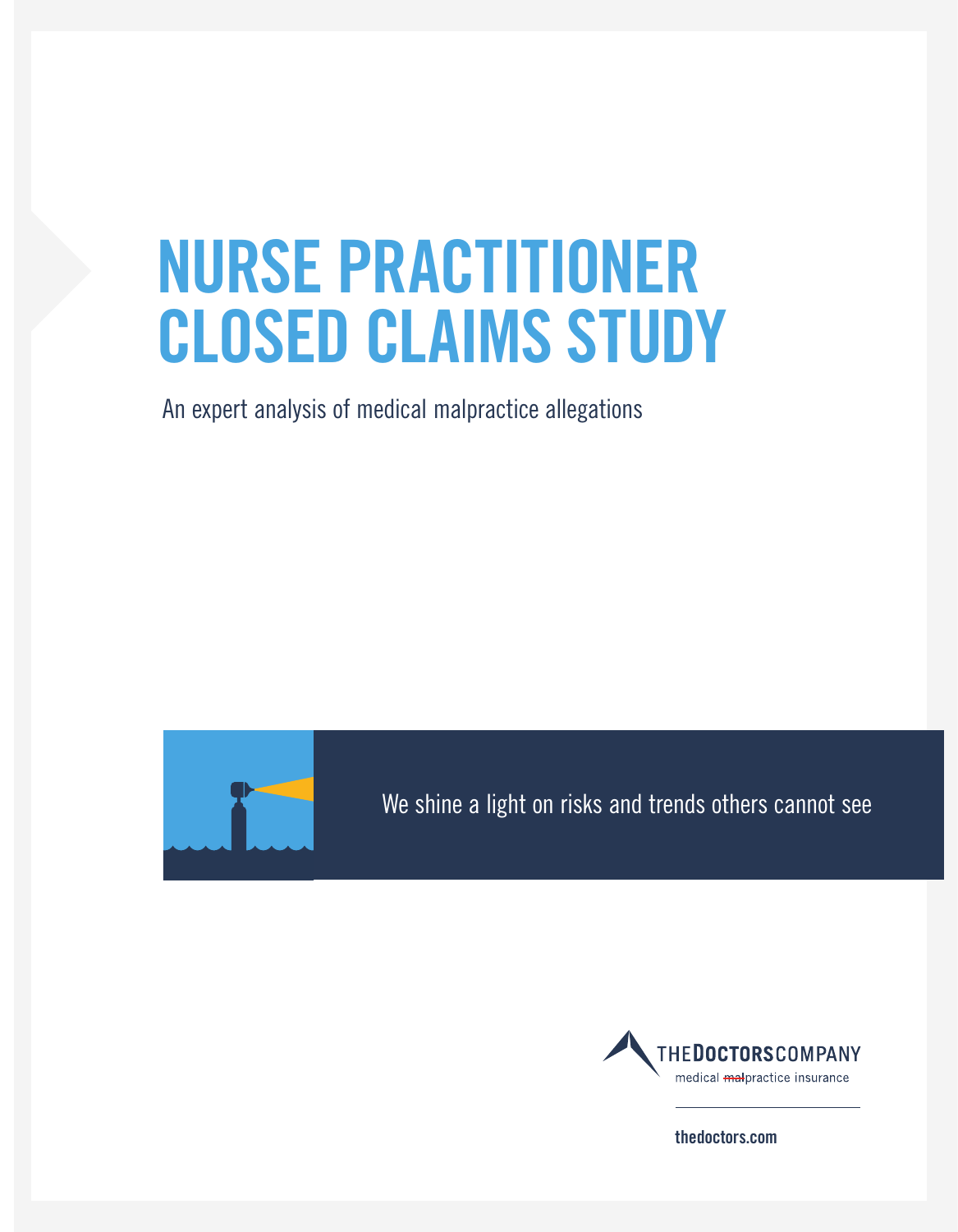## **NURSE PRACTITIONER CLOSED CLAIMS STUDY**

#### **INTRODUCTION**

We shine a light on risks and trends that others cannot see by constantly looking ahead and providing innovative tools to identify potential sources of patient injury and enhance safety.

We rigorously analyze the claims experience of our 80,000 members and translate the findings into patient safety initiatives that protect our members and their patients. Analyzing the collective experience of nurse practitioners and physicians provides broader, more reliable information. It also expands knowledge beyond the experiences of any single person—even if that knowledge is gained over a lifetime of practice. We hope that the information presented here will prompt nurse practitioners and physicians to collaborate with colleagues and hospital leaders to identify system weaknesses, thereby reducing the risk of harm to patients.

#### **STUDY DESIGN**

We analyzed 67 claims\* against nurse practitioners (NPs) that closed over a six-year period from January 2011 through December 2016. These claims arose in family medicine (FM) and internal medicine (IM) practices. To provide context, we compared the NP claims with 1,358 FM and IM claims that closed during the same time period. If a claim was against both the FM or IM physician and the NP, we eliminated it from this study to avoid counting the same claim twice.

We included cases that closed within the study's time frame regardless of how the claim or suit was resolved. This approach helped us to better understand what motivates patients to pursue claims and to gain a broader overview of the system failures and processes that resulted in patient harm.

Our approach to studying these malpractice claims began by reviewing plaintiffs'/patients' allegations, giving us insights into the perspectives and motivations for filing claims and lawsuits. We then looked at patients' injuries to understand the full scope of harm. Physician and nurse practitioner experts for both the plaintiffs/patients and the defendants/nurse practitioners/physicians reviewed claims and conducted medical record reviews. Our clinical analysts drew from these sources to gain an accurate and unbiased understanding of the events that lead to actual patient injuries.

Nurse practitioner or physician reviewers evaluated each claim to determine whether the standard of care was met. The factors that contributed to claims included clinical judgment, patient factors, communication, clinical systems, clinical environments, and documentation.

Our team studied all aspects of the claims and, using benchmarked data, identified risk mitigation strategies that nurse practitioners and their physician partners can use to decrease the risks of injury, thereby improving the quality of care.

Limitations: We did not take the following state differences in NP scope of practice (SOP) into consideration because the number of claims in each category would likely lack statistical significance:

- ▶ In 23 states and Washington, DC, NPs have full authority to practice independently. They can evaluate, diagnose, and manage treatment—including ordering and managing medications.
- In 15 states, NPs have reduced practice authority that requires a regulated collaboration agreement with a physician.
- In 12 states, NPs have restricted practice authority that necessitates supervision, delegation, or team management by a physician.

In this study, NP cases included both NPs named individually and those with physician codefendants. Of note: In 12 claims (18 percent), NPs were the only defendants. In 55 claims (82 percent), physicians were codefendants. These cases were eliminated from the FM and IM physician list.

\*A written demand for payment

#### **AUTHORS**

**Jacqueline Ross, PhD, RN, CPAN**, Analysis and Coding Manager, Department of Patient Safety and Risk Management **David B. Troxel, MD**, Medical Director **Darrell Ranum, JD, CPHRM**, Vice President, Department of Patient Safety and Risk Management **Robin Diamond, JD, MSN, RN**, Patient Safety and Risk Management Consultant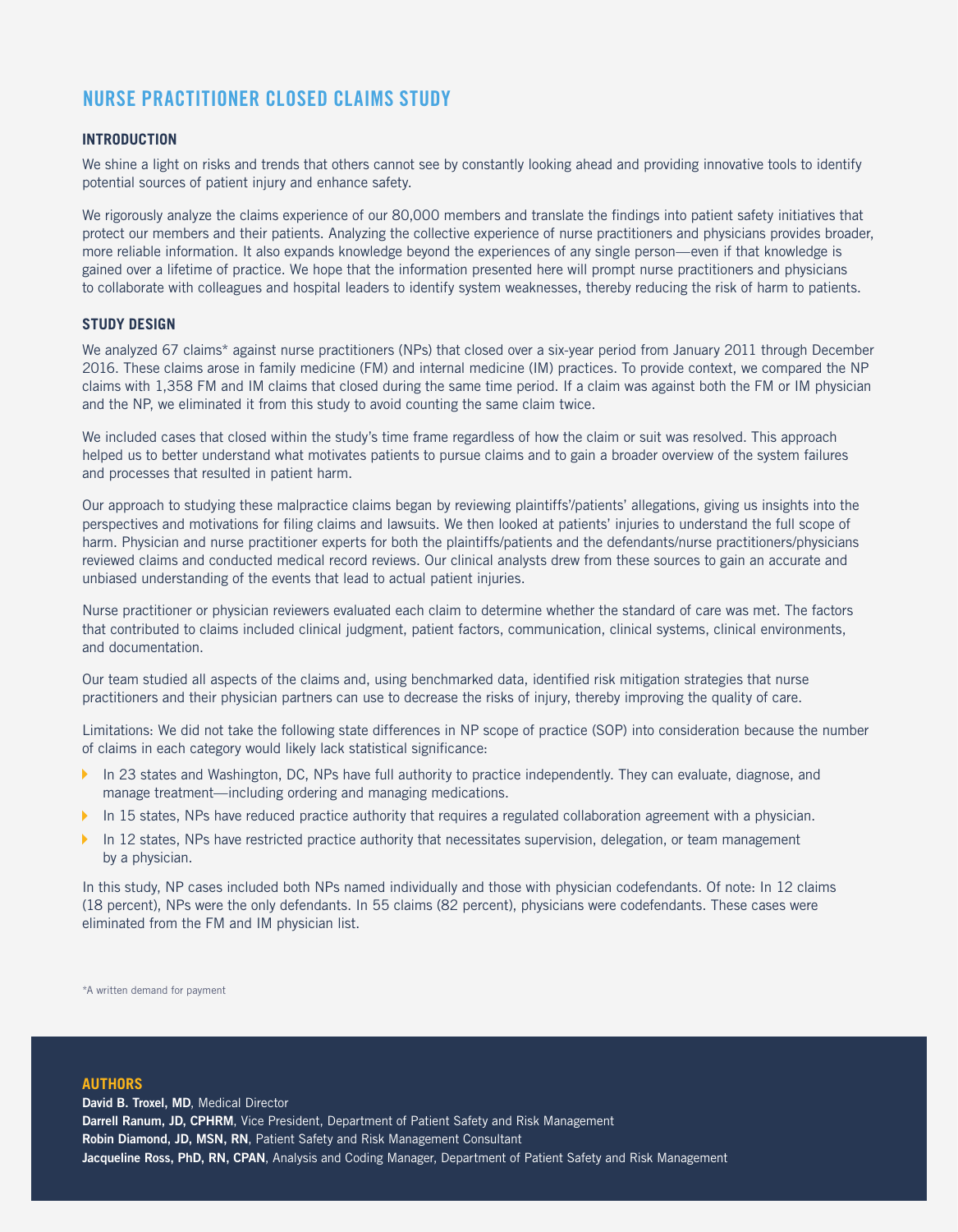#### **MOST COMMON PATIENT ALLEGATIONS**

When NPs worked in FM and IM practices, the three most common claim allegations against NPs accounted for 88 percent of their total claim allegations. The top three allegations in claims filed against FMs and IMs accounted for 89 percent of their total claim allegations.

The diagnosis- and medication-related allegation percentages were similar for both NPs and primary care physicians while medical treatment–related allegations were more common for primary care physicians (see **FIGURE 1**). The small number of NP claims may lack statistical significance.

|                               | <b>FIGURE 1</b>                           |                    |                         |
|-------------------------------|-------------------------------------------|--------------------|-------------------------|
|                               |                                           | <b>NP Claims</b>   | <b>FM and IM Claims</b> |
| <b>Top three NP</b>           | Diagnosis-Related (failure, delay, wrong) | $48\%$ (32 claims) | $41\%$ (556 claims)     |
| claims by claim<br>allegation | <b>Medication-Related</b>                 | $24\%$ (16 claims) | $19\%$ (259 claims)     |
| category                      | <b>Medical Treatment-Related</b>          | $16\%$ (11 claims) | 29% (391 claims)        |
|                               | <b>Total Claims</b>                       | 67                 | 1,358                   |

Mean and median indemnity payments were lower for NP medication-related and medical treatment–related allegations. For diagnosis-related allegations, the mean indemnity paid was essentially the same for NP and physician claims, and the median indemnity payments were similar.

The indemnity payments for each of these three allegations are listed in **FIGURE 2.**



**Note:** Includes paid claims only.

#### **Diagnosis-Related Allegations**

Diagnosis-related allegations accounted for 48 percent of claims against NPs. Of these claims, 42 percent involved the diagnosis of malignancy (most frequently breast, colon, lung, ovary, and skin). Other common diagnoses associated with this allegation included acute myocardial infarction (MI), pulmonary and arterial embolism, and venous thrombosis.

Diagnosis-related allegations accounted for 41 percent of claims against FM and IM physicians and commonly involved the diagnosis of malignancy (32 percent). The claims most frequently involved cancers of the lung, prostate, breast, and colon. Other frequent diagnosis-related allegations against primary care physicians included pulmonary embolism/ infarction, acute cerebral vascular accident (CVA), acute MI, spinal epidural abscess, and pneumonia.

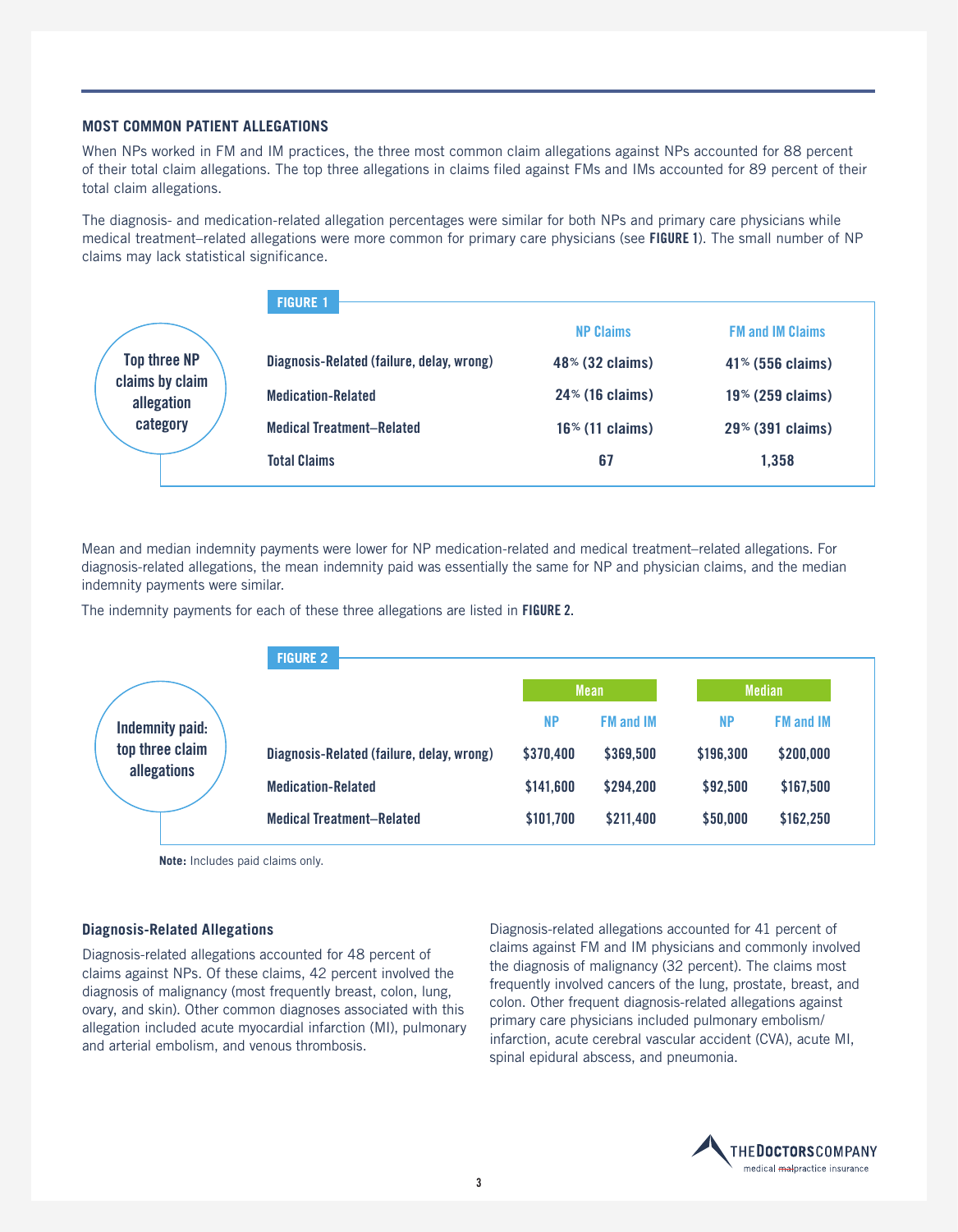As illustrated in **FIGURES 3** and **4**, the final diagnoses in claims with a diagnosis-related allegation were similar for NPs and primary care physicians. The top six diagnoses are the same for both, with the exception of colon cancer (NPs) and prostate cancer (physicians). This conclusion is not surprising considering that nurse practitioners and primary care physicians work in comparable settings and see the same types of patients.



**Note:** Percentage of total NP diagnosis-related claims. Includes NP diagnoses with two or more claims.

![](_page_3_Figure_3.jpeg)

**Note:** Percentage of total FM and IM diagnosis-related claims. Includes FM and IM diagnoses with 10 or more claims.

**CASE 1:** A 40-year-old male presented to an NP complaining of a flare-up of his previously diagnosed gout. The NP prescribed prednisone and gave him a steroid injection in his left leg.

Three weeks later, he returned, complaining of swelling of his left calf with pain behind the knee and medial thigh. The NP measured the left calf as 42 cm. The right calf was 40.5 cm. The NP documented that he doubted this was a deep venous thrombosis (DVT) and attributed the pain to gout, Baker's cyst, or radiculopathy. The NP recommended another prednisone injection be placed in the ankle and documented that if the calf continued to swell, he would order an ultrasound to rule out DVT.

Later that day, the patient called the office complaining of increased swelling and pain. The NP ordered an ultrasound that

was performed the following day. It revealed a DVT. The result was called to the NP's office, and the patient was instructed to come to the office for an evaluation. The calf was larger than the day before, so he was sent to the emergency department (ED). Shortly after arrival, the patient arrested. Resuscitation efforts were unsuccessful, and an autopsy revealed a pulmonary embolism (PE).

Experts stated that the NP should have ruled out a potential DVT by ordering the ultrasound when the patient first complained of swelling in his calf. They opined that an earlier diagnosis would likely have resulted in a different outcome. Experts were also critical of the supervising physician for failing to provide adequate oversight of the NP's work.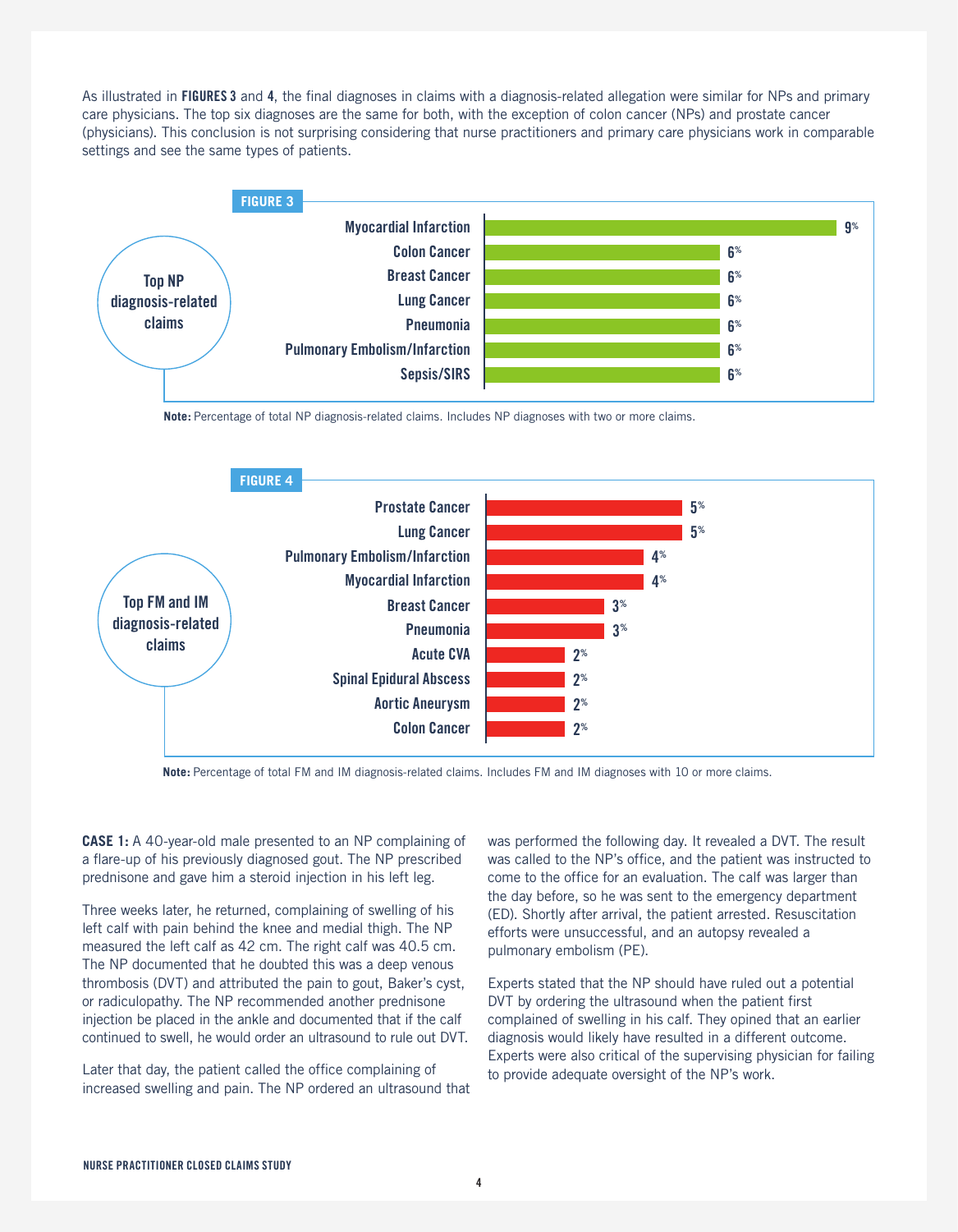**CASE 2:** A 61-year-old obese male received care from his NP and, occasionally, from the supervising FM physician. He presented to the NP, complaining of chest pain and pain radiating down both arms with heavy lifting. His vital signs were within normal limits. The NP diagnosed costochondritis and muscle spasms. She gave a Toradol injection and prescribed Medrol and Celebrex. She recommended warm packs at the site of muscle pain and told the patient to schedule an appointment with a cardiologist if his symptoms did not improve or go to the ED if the pain worsened.

Four days later, the patient went to the ED with worsening symptoms. An EKG showed a massive MI. He was taken to the cardiac catheterization lab, where he went into ventricular fibrillation. A code was called, and the patient was intubated and placed on a ventilator prior to performing an angiogram, which showed complete blockage of the left anterior descending artery. The patient arrested, and resuscitation efforts were unsuccessful.

Experts criticized the NP for failing to recognize risk factors for coronary artery disease and the signs and symptoms of coronary ischemia. The NP's assessment was not adequate based on the patient's symptoms upon presentation. Coronary artery disease should have been part of the differential diagnosis, and the NP should have sent the patient directly to the ED. Experts opined that the patient's death could have been avoided if the NP had taken those steps when the patient was initially examined.

**CASE 3:** A 45-year-old male presented to a dermatology practice and asked the NP to evaluate a skin lesion on his back. The lesion was raised, pigmented, and scabby. The patient said it bled on occasion. The NP did a shave biopsy and curetted the area. She counseled the patient to return for a follow-up appointment in three months. The dermatologist interpreted the shave biopsy as basosquamous carcinoma but did not send it to a pathologist. During the second visit, the NP reexcised the area to obtain clear margins.

Three months later, the patient presented to the ED complaining of numbness in his lower extremities. CT scans showed metastatic lesions in the brain and lungs. A biopsy confirmed a stage IV melanoma. The hospital pathologist reviewed the slides from the initial biopsy, which showed melanoma, not basosquamous carcinoma. The patient died a few months later.

Experts criticized the failure to diagnose melanoma, thereby delaying treatment. They said the NP should have asked the dermatologist to see the pigmented lesion during the first visit and to assess the adequacy of the biopsy. The opportunity to see the lesion may have prompted the dermatologist to

send the biopsy to a pathologist. During the second visit, the dermatologist should have checked to see if the NP's reexcision obtained clear margins. This case highlights the importance of collaboration between NPs and supervising physicians. They need to agree on conditions that, when identified by an NP, would warrant an assessment by the supervising physician.

# "This case highlights the importance of collaboration between NPs and supervising physicians."

#### **Medication-Related Allegations**

Of the NP medication-related claims, 63 percent involved improper medication management, and 25 percent involved ordering the wrong medication (see **FIGURE 5**). Of the FM and IM medication-related claims, 69 percent involved improper medication management, and 20 percent involved an ordering error (including 9 percent ordering the wrong medication and 6 percent ordering the wrong dose) (see **FIGURE 6**). In some cases, orders to continue anticoagulants were not written, chemotherapy orders were incorrectly written, patients suffered side effects from prescribed drugs, or patients failed to take medications as directed. Other examples included ordering incorrect dosages, ordering medications that were inappropriate for the patient's condition, and prescribing medications that were contraindicated because of another medication the patient was taking.

![](_page_4_Figure_10.jpeg)

![](_page_4_Picture_11.jpeg)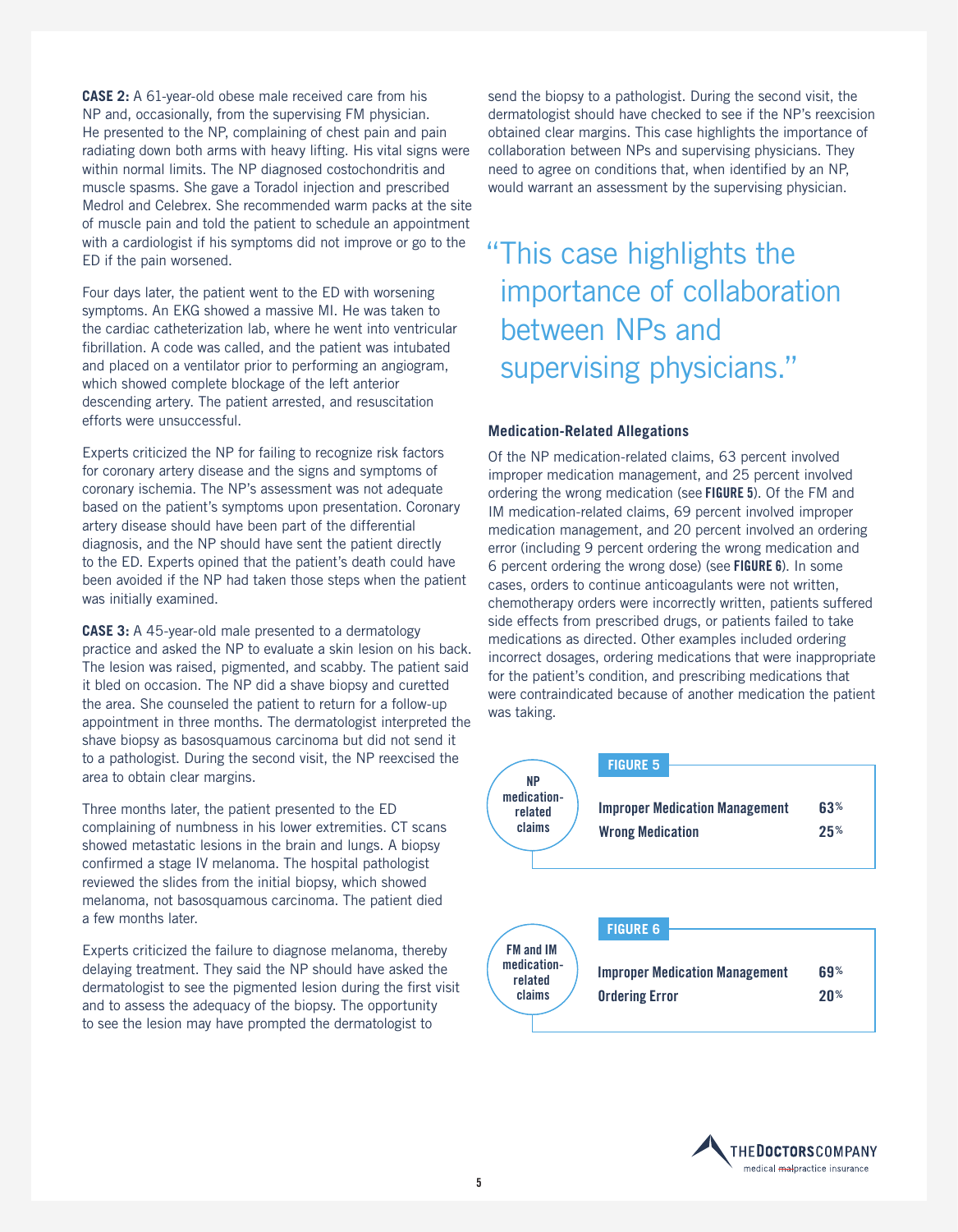As shown in **FIGURE 7**, the seven most common types of patient injuries in NP claims with alleged improper medication management included adverse reactions to medications (80 percent), patient death (20 percent), need for surgery (20 percent), cardiac or respiratory arrest (10 percent), embolism or thrombosis (10 percent), limb mobility dysfunction (10 percent), and hospitalization (10 percent). In some of these cases, patients suffered more than one injury, such as an adverse reaction and respiratory arrest.

|                 | <b>FIGURE 7</b>                         |                 |  |
|-----------------|-----------------------------------------|-----------------|--|
|                 | <b>Adverse Reactions to Medications</b> | 80 <sup>%</sup> |  |
| <b>Top NP</b>   | <b>Death</b>                            | 20 <sup>%</sup> |  |
| medication-     | <b>Need for Surgery</b>                 | 20 <sup>%</sup> |  |
| management      | <b>Cardiac/Respiratory Arrest</b>       | 10 <sup>%</sup> |  |
| <b>injuries</b> | <b>Embolism/Thrombosis</b>              | 10 <sup>%</sup> |  |
|                 | <b>Limb Mobility Dysfunction</b>        | 10 <sup>%</sup> |  |
|                 | Hospitalization                         | 10 <sup>%</sup> |  |

**Note:** Patients may suffer more than one injury.

Factors contributing to patient injuries in NP cases of improper medication management included selection of medications, insufficient documentation, inadequate communication among providers regarding a patient's condition, and inadequate communication with patients regarding medication risks. Other factors included failure or delay in obtaining a consult or referral and inadequate patient assessments. In cases of inadequate patient assessments, clinicians were faulted for failing to order appropriate diagnostic tests (such as gentamicin blood levels) or failing to reconcile relevant signs and symptoms (such as hearing loss) with test results. Patient behaviors also contributed to injury; e.g., they did not follow instructions for prescribed medications or did not adhere to treatment plans or instructions for follow-up appointments.

Factors contributing to patient injuries in FM and IM physician cases of improper medication management included incorrect selection of medications, inadequate monitoring of medications, and inadequate patient education regarding risks of medications. Other factors were failure or delay in ordering diagnostic tests, failure to reconcile relevant signs and symptoms with test results, failure or delay in obtaining a consult or referral, and inadequate communication among providers regarding the patient's condition.

#### **Medical Treatment–Related Allegations**

Sixteen percent of NP claims and 29 percent of FM and IM claims had allegations related to medical treatment. Allegations arose from cases in which patient care fell below accepted

standards. In some cases, test results, findings, or orders were overlooked, and patients did not receive needed treatments or appropriate management of their conditions.

**CASE 4:** A 58-year-old female presented to a family practice complaining of chest pain. She explained that she had heard a rib crack. The NP evaluated the patient and ordered a chest x-ray, which revealed a 1.5 cm mass in the right middle lobe. The radiologist recommended a CT scan.

The NP never received the radiology report, and the office did not have a process in place to alert them when expected reports were not received. Sixteen months later, the patient returned complaining of cough and chest pain lasting several weeks. The NP ordered a chest x-ray and received the report showing a 4 cm mass in the right middle lobe. A CT scan revealed enlarged mediastinal lymph nodes.

A biopsy showed invasive adenocarcinoma, and a PET scan confirmed stage IV disease. She developed brain metastases and expired. It was determined that the delay in diagnosis compromised her chance of survival, and the delay resulted from the NP's failure to follow up on the report of the initial chest film that she ordered. Experts were also critical of the office practice's failure to have a procedure in place to verify that reports were received and reviewed by the NP.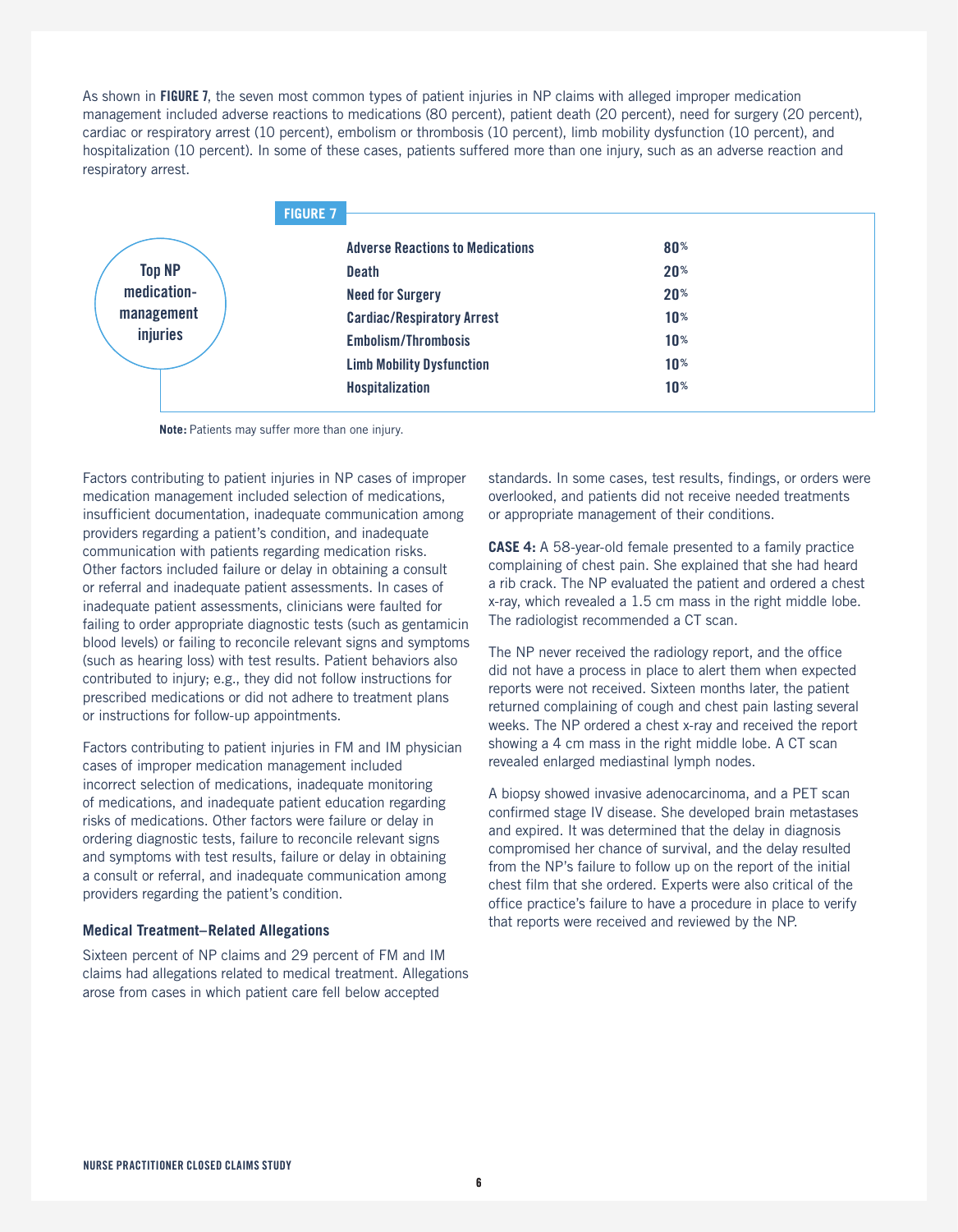#### **PATIENT INJURIES**

The top six patient injuries were the same for NPs (**FIGURE 8**) and primary care physicians (**FIGURE 9**), with two exceptions: hospitalization (NPs) and emotional trauma (physicians).

|                  | <b>FIGURE 8</b>                                |                          |  |
|------------------|------------------------------------------------|--------------------------|--|
|                  |                                                | <b>Percent of Claims</b> |  |
|                  | Death (22 claims)                              | $33^{\circ}$             |  |
|                  | <b>Adverse Medication Reaction (15 claims)</b> | $22^{\circ}$             |  |
|                  | <b>Malignancy (15 claims)</b>                  | $22^{\circ}$             |  |
| <b>NP claims</b> | <b>Need for Surgery (10 claims)</b>            | 15 <sup>%</sup>          |  |
| by patient       | <b>Hospitalization (8 claims)</b>              | $12^{\%}$                |  |
| injury           | Infection (8 claims)                           | $12^{\%}$                |  |
|                  | <b>Cardiac or Pulmonary Arrest (6 claims)</b>  | 9 <sup>%</sup>           |  |
|                  | <b>Emotional Trauma (6 claims)</b>             | 9 <sup>%</sup>           |  |
|                  | Embolism/Thrombosis (5 claims)                 | 7 <sup>%</sup>           |  |
|                  | Infarction (heart, brain) (4 claims)           | 6 <sup>%</sup>           |  |
|                  | <b>Reduced Life Expectancy (4 claims)</b>      | 6 <sup>%</sup>           |  |
|                  | Metastasis (4 claims)                          | 6 <sup>%</sup>           |  |
|                  | <b>Need for Ambulatory Care (4 claims)</b>     | 6 <sup>%</sup>           |  |
|                  | <b>Sensory Impairment (4 claims)</b>           | 6 <sup>%</sup>           |  |

**Note:** Includes injuries with 6 percent or more of claims. Some percentages have been rounded. Patients may suffer from more than one injury.

|                  | <b>FIGURE 9</b>                                        |                          |  |
|------------------|--------------------------------------------------------|--------------------------|--|
|                  |                                                        | <b>Percent of Claims</b> |  |
|                  | Death (539 claims)                                     | 40%                      |  |
|                  | <b>Adverse Medication Reaction (205 claims)</b>        | 15 <sup>%</sup>          |  |
| <b>FM and IM</b> | Malignancy (202 claims)                                | 15 <sup>%</sup>          |  |
| claims by        | Infection (189 claims)                                 | 14%                      |  |
|                  | Emotional Trauma (117 claims)                          | $9\%$                    |  |
| patient injury   | <b>Need for Surgery (113 claims)</b>                   | 8%                       |  |
|                  | Organ Damage (brain, heart, kidney, liver) (95 claims) | 7%                       |  |
|                  | <b>Hospitalization (92 claims)</b>                     | 7%                       |  |
|                  | Metastasis (86 claims)                                 | 6 <sup>%</sup>           |  |
|                  | <b>Cardiac or Pulmonary Arrest (82 claims)</b>         | 6%                       |  |
|                  | Infarction (heart, brain, lung) (82 claims)            | 6%                       |  |
|                  | Embolism/Thrombosis (lung, brain, leg) (72 claims)     | 5 <sup>%</sup>           |  |
|                  | Hemorrhage (70 claims)                                 | 5 <sup>%</sup>           |  |
|                  | <b>Mobility Dysfunction (69 claims)</b>                | 5%                       |  |
|                  | Pain (67 claims)                                       | 5 <sup>%</sup>           |  |

**Note:** Includes injuries with 5 percent or more of claims. Some percentages have been rounded. Patients may suffer from more than one injury.

Death was the most common result of patient injury for both NPs (33 percent of all claims) and FM and IM physicians (40 percent of all claims). Adverse reaction to medications was the second most common NP patient injury (22 percent

of all NP claims). The top five medication classes involved were anticoagulants, antibiotics, synthetic hormones, narcotics, and antidepressants. Adverse reaction to medications was the second most common patient injury in claims against FM and

![](_page_6_Picture_8.jpeg)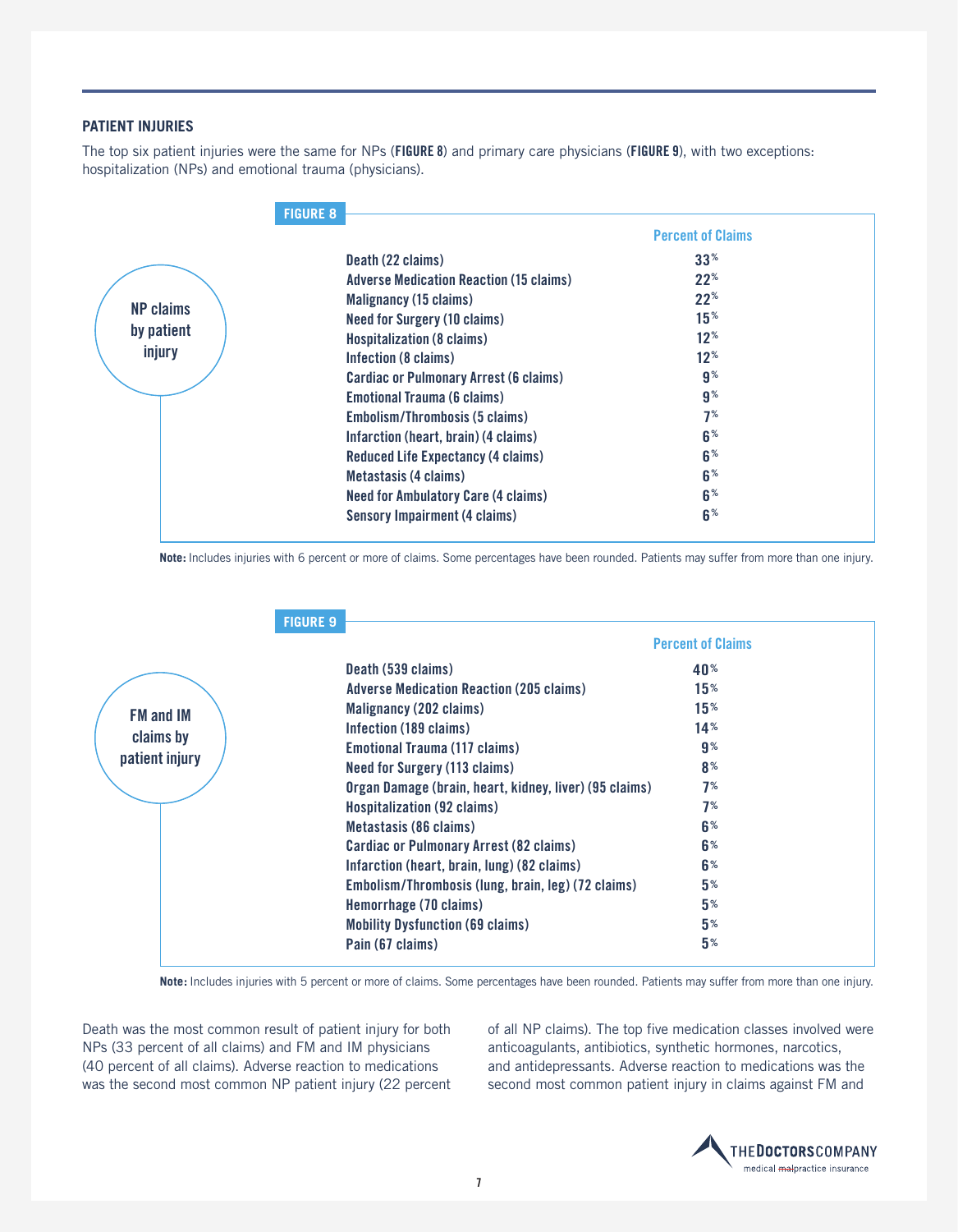IM physicians (15 percent of all claims). The top five medication classes involved narcotics, antibiotics, anticoagulants, steroids, and cardiovascular drugs (antihypertensives, antilipemics, Zocor, etc.).

Malignancy was the third most common patient injury for NPs, with 93 percent of the injuries related to diagnosis. Another allegation related to malignancy claims was improper management of treatment. Malignancy was the third most

common patient injury for FM and IM physicians, and three of the cancers involved (breast, lung, colon) were the same as those in NP claims. The fourth most common injury for FM and IM was infection. The injury described as "need for surgery" refers to failure to diagnose punctures, lacerations, or other complications that occurred during surgical or invasive procedures and required surgical repair; it was the fourth most common patient injury for NPs.

#### **INJURY SEVERITY**

Patient injury severity was identified using the National Association of Insurance Commissioners (NAIC) Injury Severity Scale. The scale was rolled into low, medium, and high categories (**FIGURE 10**).

![](_page_7_Figure_5.jpeg)

Patient injury severity was almost the same for NPs and FM and IM physicians (**FIGURE 11**).

![](_page_7_Figure_7.jpeg)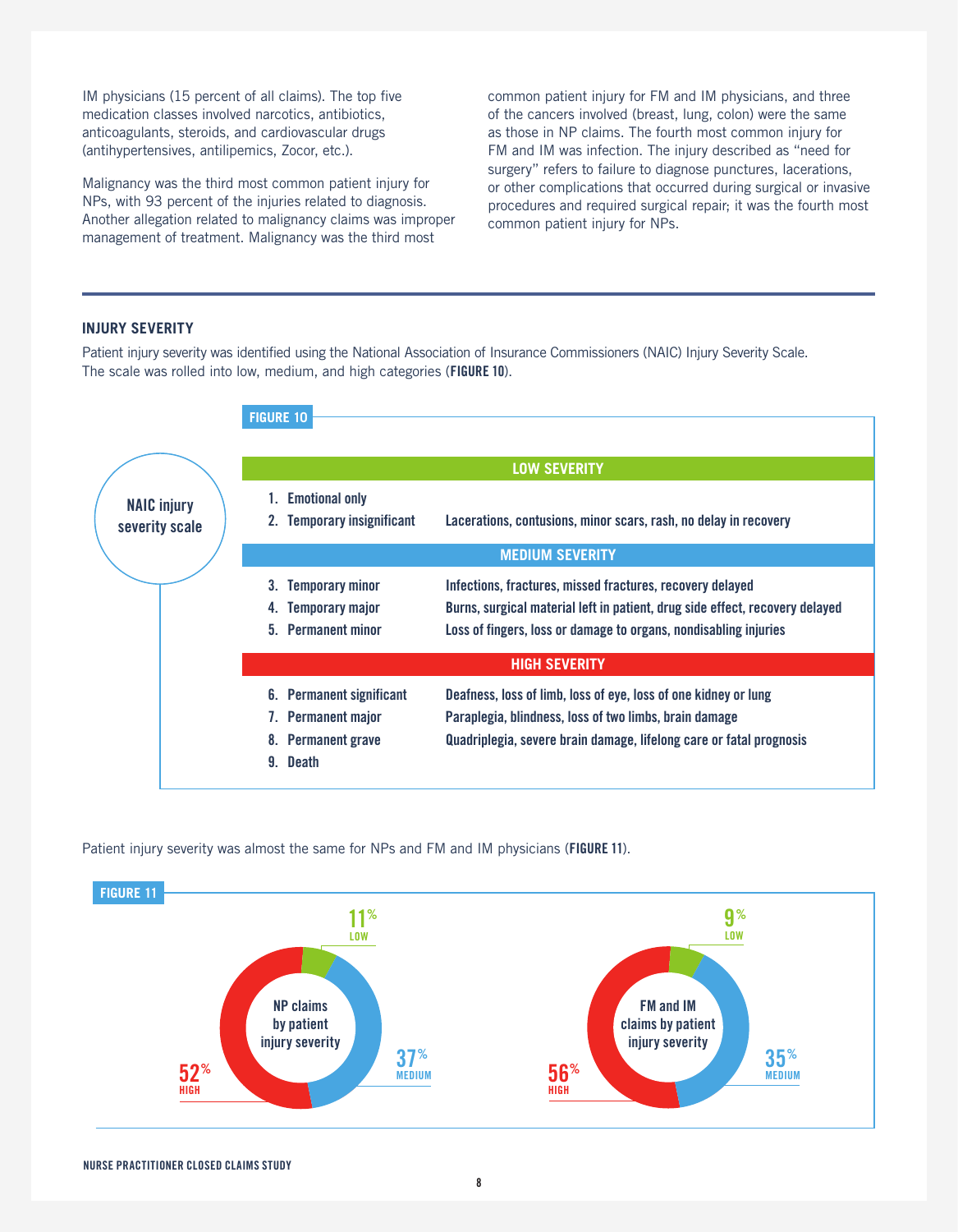#### **FACTORS CONTRIBUTING TO PATIENT INJURY**

**FIGURE 12** illustrates the top contributing factors identified by our NP and physician reviewers. These factors are remarkably similar for both NPs and FM and IM physicians. There are two exceptions: patient assessment issues and the selection and management of therapy.

|                    | <b>FIGURE 12</b>                                            |                  |                         |
|--------------------|-------------------------------------------------------------|------------------|-------------------------|
|                    |                                                             | <b>NP Claims</b> | <b>FM and IM Claims</b> |
| <b>Top factors</b> | <b>Patient Assessment</b>                                   | 45%              | 38%                     |
|                    | <b>Patient Factors</b>                                      | 30 <sup>%</sup>  | 29%                     |
| contributing to    | <b>Selection and Management of Therapy</b>                  | 27%              | 15%                     |
| patient injury     | <b>Communication Between Patient or Family and Provider</b> | 19%              | 20 <sup>%</sup>         |
|                    | <b>Insufficient or Lack of Documentation</b>                | 19%              | 17%                     |
|                    | <b>Failure or Delay in Obtaining Consult or Referral</b>    | 18%              | 15%                     |
|                    | <b>Communication Among Providers</b>                        | 10%              | 12%                     |

**Note:** More than one factor may contribute to patient injury so the percentages total more than 100 percent.

**CASE 5:** A 63-year-old male presented to the ED complaining of shortness of breath and chest pain for two days. He had a history of hypertension. His BP was 140/90, heart rate 137, WBC was mildly elevated, and an EKG showed ST-T wave changes. He was admitted with a differential diagnosis of MI and pneumonia.

A hospitalist's evaluation of the lungs revealed rhonchi; a chest x-ray was unremarkable. A V/Q (ventilation/perfusion) scan was negative for pulmonary emboli. His impression was mild respiratory distress, possible bronchitis, and rule out MI. The patient's neck was supple; there was no mention of neck swelling. The hospitalist ordered antibiotics and a pulmonology consult. Several hours after admission, the patient's respiratory distress increased, and he was transferred to the ICU.

Less than an hour later, the pulmonologist was notified that the patient was in the ICU experiencing respiratory distress. The ICU transfer surprised him, because the consult was not stat. The pulmonologist was not in the hospital, so the NP was asked to evaluate the patient. The NP found that the patient was agitated, pacing his room, and complaining that his neck was swelling. The NP documented the swollen neck, respiratory distress, decreased upper airway breath sounds, and inability to swallow. The NP's impression was upper airway compromise. The NP called the pulmonologist, who questioned if the patient was experiencing an allergic reaction to ACE inhibitors with angioedema. The NP reported that the V/Q scan, chest x-ray, and arterial blood gases were normal. The pulmonologist said

he would evaluate the patient and gave orders to the NP for steroids and an ENT consult (not stat). The NP entered the orders and left the unit.

Fifteen minutes later, the patient suffered respiratory arrest. The ED physician responded to the code, but 15 minutes elapsed before he was able to intubate the patient and place him on a ventilator. A CT scan of the patient's neck revealed no discernible airway. The patient expired, and an autopsy revealed a mediastinal abscess with extension of infection to the soft tissues of the pharynx that obstructed his upper airway.

Regardless of whether the patient's death could have been avoided, it is clear that inadequate communication among providers resulted in their delayed response and contributed to the patient's death. The patient's deteriorating condition should have prompted earlier intervention. The NP, who was in the best position to evaluate the patient's respiratory distress, should have recognized that the patient's condition was getting worse and alerted other providers that a crisis was imminent.

#### **Patient Assessment Issues**

Patient assessment is a key component in clinical judgment. As illustrated in this study, the frequency of patient assessment issues was similar to that of diagnosis-related allegations for both NPs (48 percent of claims) and FM and IM physicians (41 percent of claims), suggesting that patient assessment issues are a major contributor to diagnosis-related injury.

![](_page_8_Picture_12.jpeg)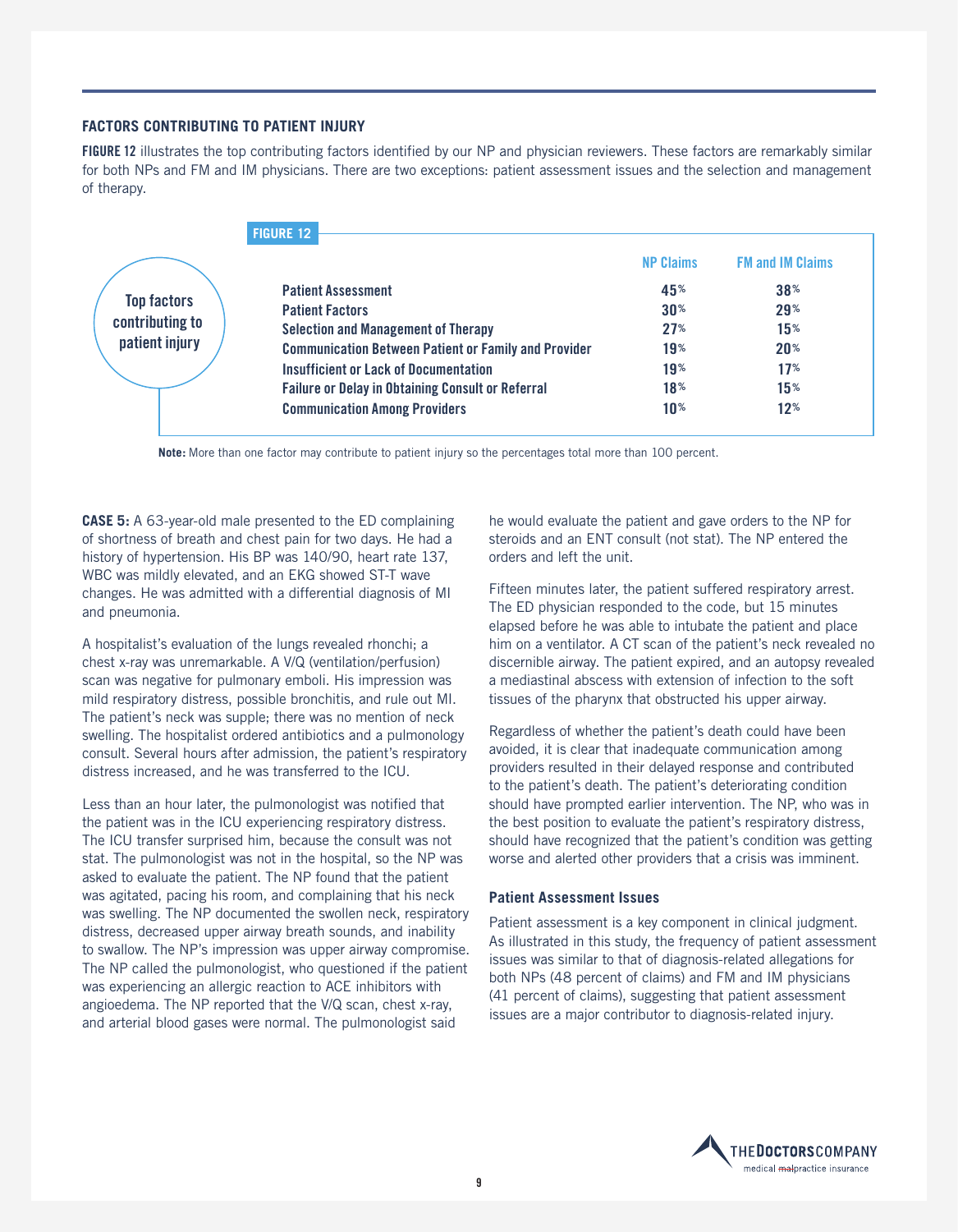# "Patient assessment is a key component in clinical judgment."

Patient assessment issues were similar for NPs and primary care physicians. Examples include failure or delay in ordering diagnostic tests (24 percent for NP claims versus 17 percent for physician claims), failure to appreciate and reconcile relevant signs and symptoms with test results (13 percent for NP claims versus 11 percent for physicians), failure to establish a differential diagnosis (15 percent for NP claims versus 13 percent for physicians), and inadequate history and physical (including allergies) (4 percent for NP claims versus 9 percent for physicians). Other patient assessment issues included narrow diagnostic focus for patients with atypical presentations, reliance on a previous diagnosis, and over reliance on negative findings in patients with continuing symptoms.

#### **Selection and Management of Therapy**

Twenty-seven percent of NP claims and 15 percent of FM and IM claims had allegations related to selection and management of therapy. This contributing factor was chosen by expert

reviewers when prescribed medications caused an adverse reaction (GI ulceration, hemorrhage, kidney failure, etc.) and when assessments were inadequate or treatments were ineffective.

#### **Patient Factors**

Patient factors affected the outcome of care, highlighting the important role that patients play in their own care and treatment. This category includes injury claims made by patients who did not adhere to treatment plans, follow-up appointments, and medication plans.

Examples of cases in which patients did not adhere to medical advice included delays in going to the ED that resulted in ruptured appendices, strokes, and MIs. Patients failed to schedule ordered diagnostic tests or radiographic studies, resulting in delayed diagnosis of malignancy. There were cases in which patients failed to complete medical treatments and to follow up with physicians after test results were received. Patient factors, such as nonadherence to treatment plans and follow-up appointments, occurred in approximately the same frequency for both NPs and FM and IM physicians.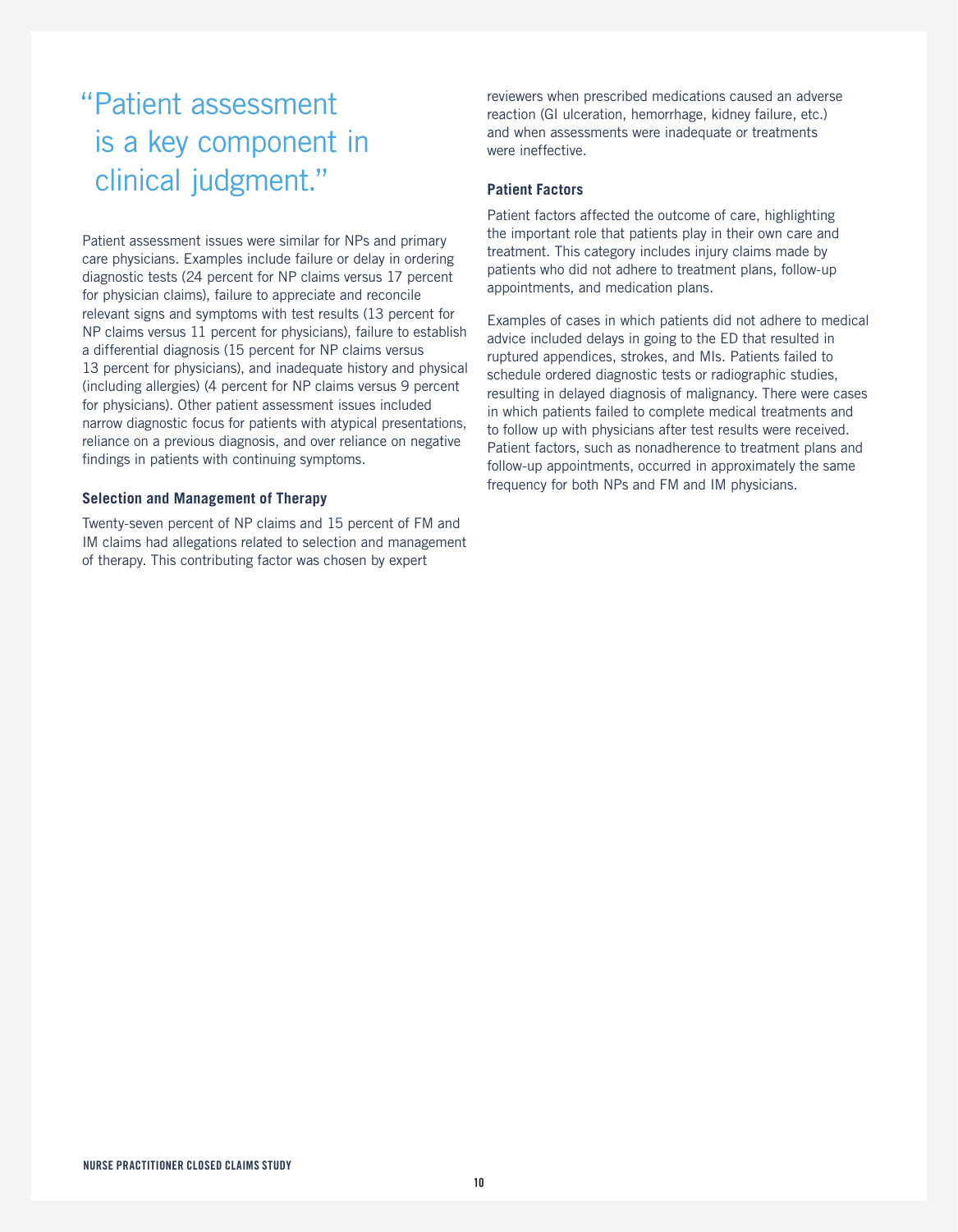#### **FREQUENCY OF NURSE PRACTITIONER CLAIMS COMPARED WITH PHYSICIAN CLAIMS**

As illustrated in **FIGURE 13**, the frequency of claims filed against physicians decreased over nine years (2008 through 2016), leveling off somewhat over the last three years of the study.

In contrast, the claims frequency for NPs is very low, but it has gradually increased over the same period. This rise in claims may be due to increased utilization of NPs in primary care practices or an increase in NP risk.

![](_page_10_Figure_3.jpeg)

**Note:** Claims frequency is defined as the number of claims per 100 clinician full-time equivalents (FTEs) per year.

#### **DISCUSSION**

The adoption of the electronic health record (EHR) has negatively affected physician satisfaction and practice workflow. As a consequence, physicians are increasingly using medical scribes to untether themselves from their EHRs, enhance efficiency, and reduce burnout. Patient satisfaction also increases with the use of scribes due to improved physician-patient interactions during office visits. A growing body of evidence indicates that NPs provide similar benefits; i.e., they provide high-quality patient care, with patient satisfaction scores similar to those of physicians—which allows physicians to see more patients and focus on those with complex management or diagnostic problems.

Increasingly, the growing need for primary care services will be filled by NPs, not primary care physicians. Subject to individual state regulatory guidelines, NPs may take patient histories; conduct physical examinations; order, supervise, perform, and interpret diagnostic and laboratory testing; prescribe pharmacological agents; and render treatment. In 2017, there were approximately 234,000 licensed NPs in the

United States, with 86.6 percent certified in primary care and 95.8 percent prescribing medications.<sup>1</sup>

Approximately 8,000 new primary care physicians enter practice each year. By 2020, it is estimated that about 8,500 will retire annually. As the number of primary care physicians declines, their services will increasingly be provided by NPs.<sup>2</sup> An estimated 23,000 new NPs completed their academic programs in 2015–2016.<sup>1</sup> It is projected that by 2025, physicians will represent 60 percent of the family practice workforce, and NPs will represent 29 percent (almost one-third).<sup>2</sup>

For these reasons, it is appropriate to review NP medical malpractice claims and compare them with those of primary care physicians to see if any unique NP risk management issues need to be analyzed. Although this NP claims analysis is statistically limited by the relatively small number of NP claims, it shows that diagnosis-related and medication-related allegations are similar for NPs and primary care physicians—as are the final diagnoses in claims with diagnosis-related allegations.

![](_page_10_Picture_11.jpeg)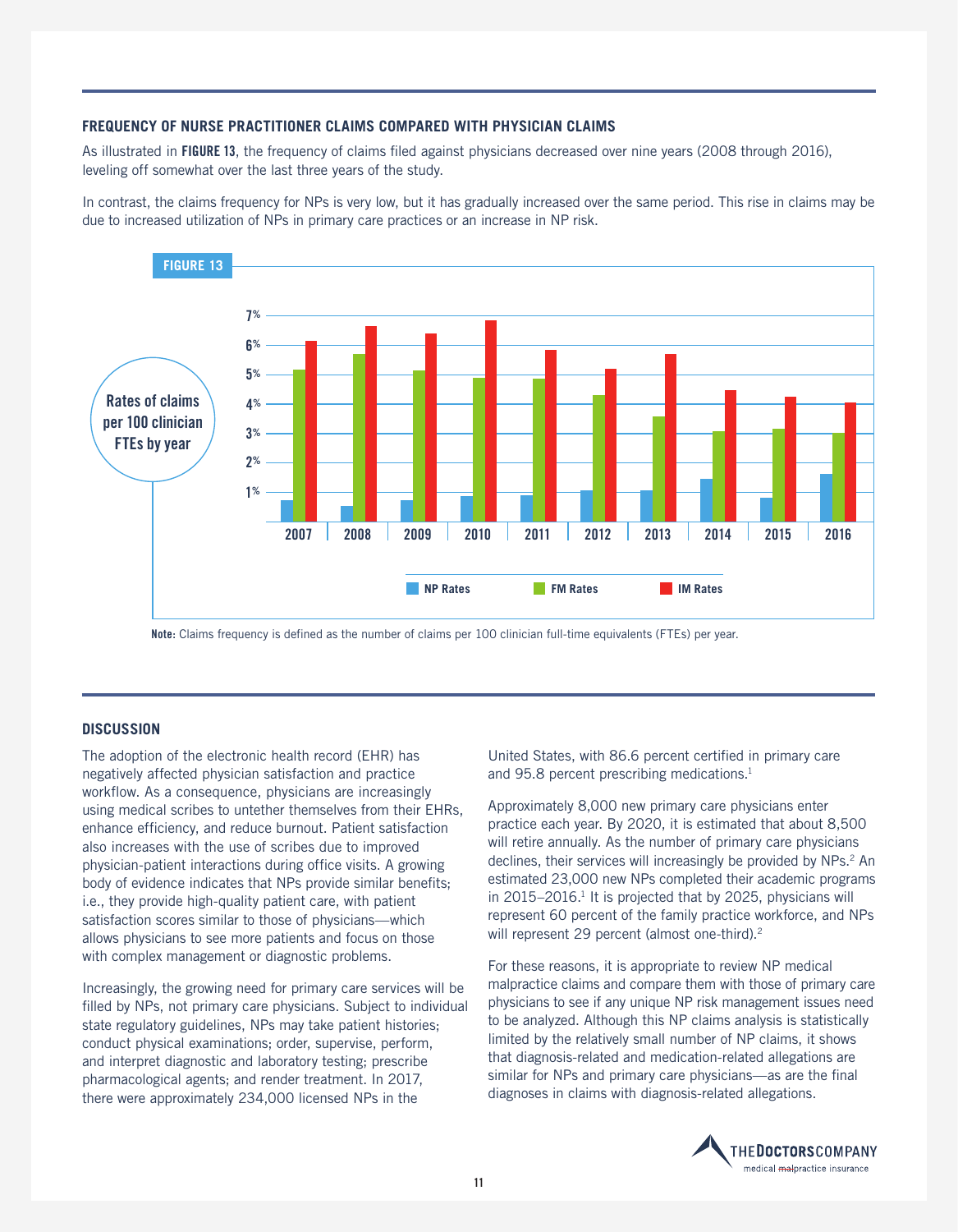Medical treatment–related allegations are more frequent for FM and IM, while patient assessment issues, patient injury contributing factors, patient injury–related diagnoses, and injury severity are similar. The key differences are that NPs have lower claims frequency, and their medication-related and medical treatment–related claims have lower indemnity payments. The indemnity payments for diagnosis-related claims are similar for NPs and physicians.

# "Many NP malpractice claims can be traced to clinical and administrative factors."

An allegation of failure or delay in obtaining a specialty consultation or referral often occurred when an NP managed a complication that was beyond his or her expertise or SOP.

The alleged failure to perform an adequate patient assessment often occurred when an NP relied on the medical history or diagnosis in a previous medical record rather than performing a new, comprehensive exam.

Many NP malpractice claims can be traced to clinical and administrative factors:

- Failure to adhere to SOP.
- Inadequate physician supervision.
- Absence of written protocols.
- Deviation from written protocols.
- **Failure or delay in seeking physician collaboration** or referral.

Many of these factors can be remedied if physicians are clear about the nurse practice laws and regulations within their state and they support the NP in providing care within the SOP. The quality program within the practice should monitor the practice of the NP to ensure compliance with the laws and regulations of that particular state.

#### **OBSERVATIONS FROM AN EARLIER STUDY**

In an earlier study, The Doctors Company reviewed NP claims that closed between 2011 and 2015. Thirty-seven percent of claims involved diagnosisrelated allegations. These allegations were often associated with lack of physician supervision, failure to consult with the physician when needed, and misinterpretation of information provided by the patient. Incorrect diagnoses often resulted from failure to establish a differential diagnosis or failure or delay in ordering diagnostic tests.

Communication problems were identified in 25 percent of claims and involved failure to communicate the patient's condition to other providers and failure to review the medical record. Physician reviewers identified insufficient or lack of medical record documentation in 21 percent of the claims. The claims often involved clinical findings and documentation of physician participation in patient care.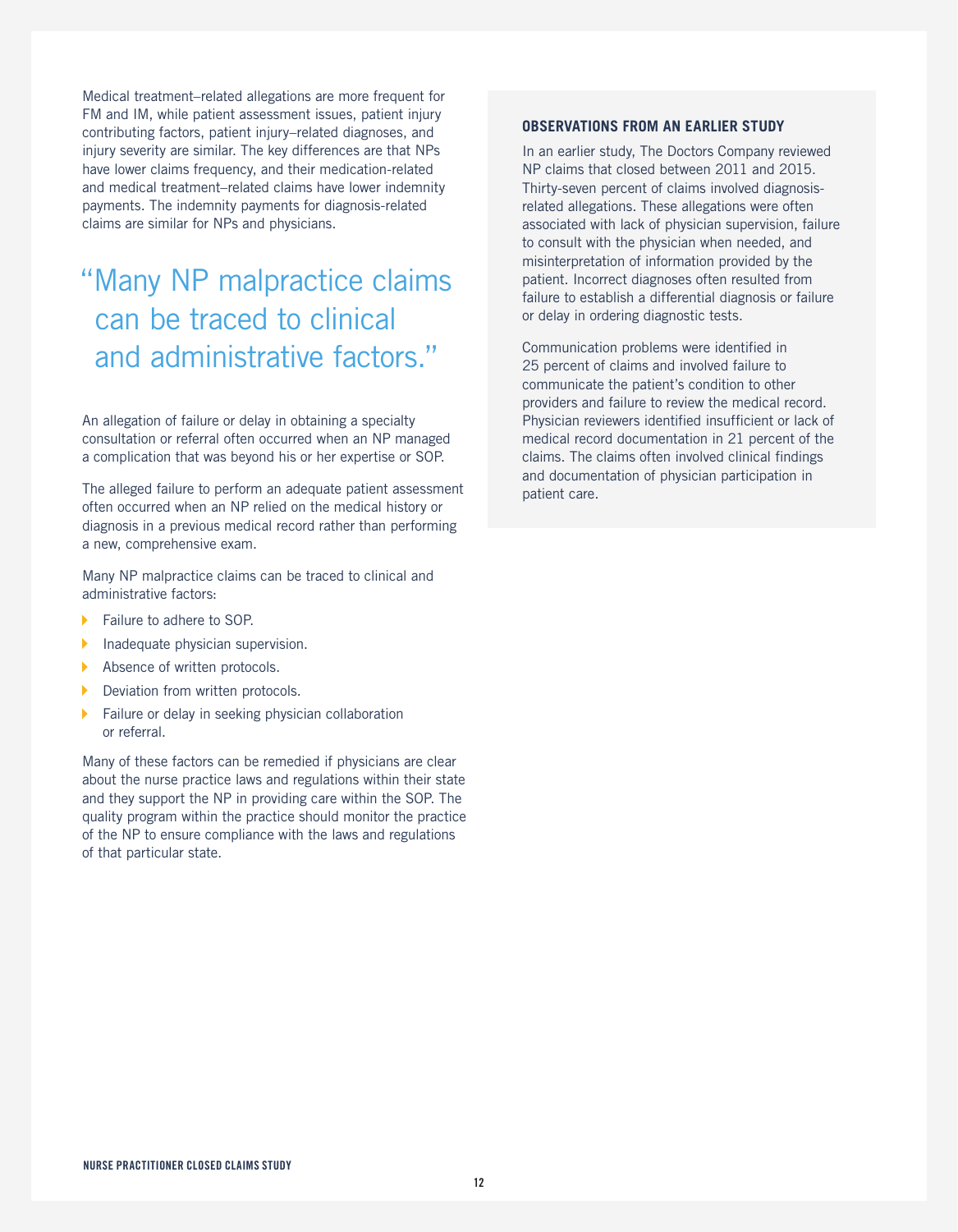## **RISK MITIGATION STRATEGIES**

![](_page_12_Picture_1.jpeg)

The following strategies can assist NPs and physicians in preventing some of the injuries identified in this study:

K Collaboration agreements, if applicable, should outline circumstances that require the NP to refer patients to the physician or seek a second opinion. Agreements should include a description of the level of supervision that will be exercised by the physician, including the number and frequency of chart reviews and cosignatures.

![](_page_12_Picture_4.jpeg)

NPs and their physician partners must agree on the NP SOP based on the laws and regulations specific to that state.

The most common patient allegation in claims filed against NPs and physicians in FM and IM was failure or delay in diagnosis. In this study, the most common factor contributing to patient injury was inadequate patient assessment.

![](_page_12_Picture_7.jpeg)

Complete a thorough clinical history and physical examination for each patient.

The ability to engage patients and obtain accurate histories is essential when developing a differential diagnosis.

![](_page_12_Picture_10.jpeg)

Physicians, NPs, and office staff should take the time to explore patient complaints, especially when similar complaints are made on return visits.

Some diagnostic errors occurred when patients presented multiple times with the same or worsening symptoms.

![](_page_12_Picture_13.jpeg)

If there is uncertainty about a diagnosis or about the appropriate testing to establish a diagnosis, the NP should ask the supervising physician to evaluate the patient.

Some diagnoses were overlooked when patients with chronic illness presented for treatment on multiple occasions.

![](_page_12_Picture_16.jpeg)

Clinicians should consider new and unrelated illnesses when patients with chronic illnesses present multiple times for treatment.

A significant number of patients with coronary ischemia present with atypical symptoms or are younger than expected.

![](_page_12_Picture_19.jpeg)

Thoroughly evaluate all age groups of patients presenting with chest pain.

On occasion, NPs and their physician partners failed to identify complications from surgery in post-op patients. Although uncommon, DVT, PE, compartment syndrome, peritonitis, and wound infections are outcomes that represent serious threats to patients' well-being that may be difficult to diagnose.

![](_page_12_Picture_22.jpeg)

Train office staff to recognize complaints from patients or families that warrant immediate follow-up. Allocate office time to seeing patients with fever, bleeding, shortness of breath, and pain who may be experiencing complications of surgery or other invasive procedures. Direct patients with potentially serious conditions to an ED for immediate care.

Documenting telephone conversations not only serves to provide information for other clinicians, but it can also be used to demonstrate that appropriate steps were taken when establishing a differential diagnosis.

![](_page_12_Picture_25.jpeg)

Document the details of telephone calls, including any recommended follow-up.

Patients do not always follow physician or NP instructions for getting laboratory tests, imaging studies, or referral consultations. A tracking system will alert staff, NPs, and physicians when test results have not been received.

![](_page_12_Picture_28.jpeg)

Have a clear policy and procedure in place for tracking diagnostic test results and referrals and verifying that reports are received and reviewed.

 $\triangleright$  Patient compliance is a major problem, especially when patients don't understand discharge instructions or fail to receive adequate instructions.

![](_page_12_Picture_31.jpeg)

Use read-back or repeat-back techniques to confirm that patients understand discharge instructions, follow-up care, and medication plans. This form of interaction enables NPs and physicians to identify failures in communication between the patient and provider.

Patient behaviors were a factor in the outcome of care in 30 percent of NP claims and 29 percent of physician claims.

![](_page_12_Picture_34.jpeg)

Document patient nonadherence to treatment plans, medication plans, and follow-up appointments.

![](_page_12_Picture_36.jpeg)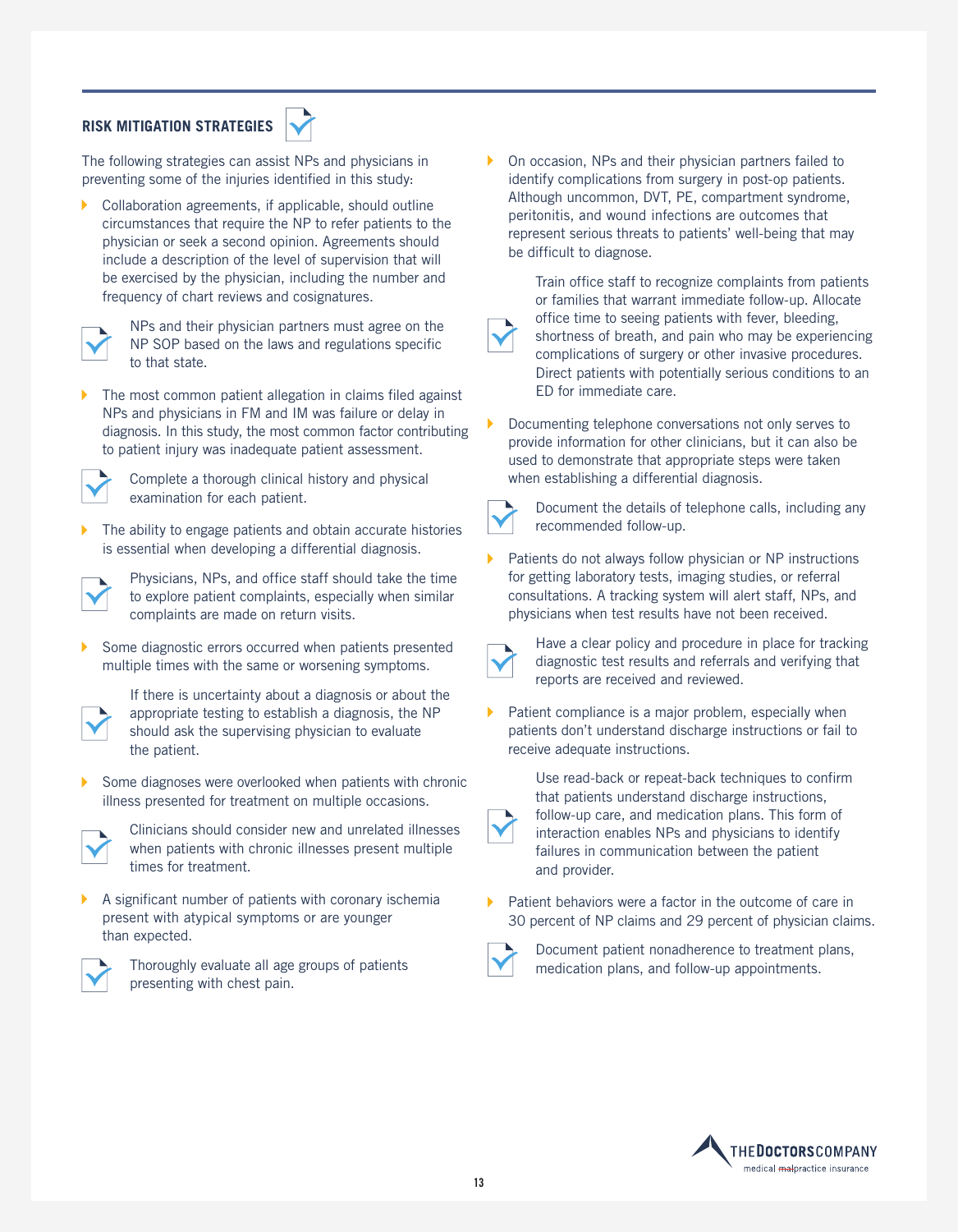$\blacktriangleright$ Responses to a question about a patient's intentions to follow instructions or purchase medications may provide clinicians with an opportunity to evaluate the patient's level of understanding and to learn about affordability concerns.

![](_page_13_Picture_1.jpeg)

Provide a list of community resources that can help the patient receive needed treatment and services if he or she has a limited ability to pay for medications, diagnostic tests, or follow-up appointments.

Informed consent is the responsibility of the clinician performing the procedure.

![](_page_13_Picture_4.jpeg)

A physician cannot delegate responsibility for obtaining informed consent to an NP if the procedure will be performed by the physician. The NP (and RNs) can, however, assist with answering questions and ensuring the informed consent form is signed.

#### **References**

- 1. NP Fact Sheet. American Association of Nurse Practitioners Website. www.aanp.org/all-about-nps/np-fact-sheet. Accessed November 30, 2017.
- 2. Bodenheimer T, Bauer L. Rethinking the primary care workforce—an expanded role for nurses. *N Engl J Med*. 2016;375(11):1015-1017.

The guidelines suggested here are not rules, do not constitute legal advice, and do not ensure a successful outcome. The ultimate decision regarding the appropriateness of any treatment must be made by each healthcare provider considering all circumstances prevailing in the individual situation and in accordance with the laws of the jurisdiction in which the care is rendered.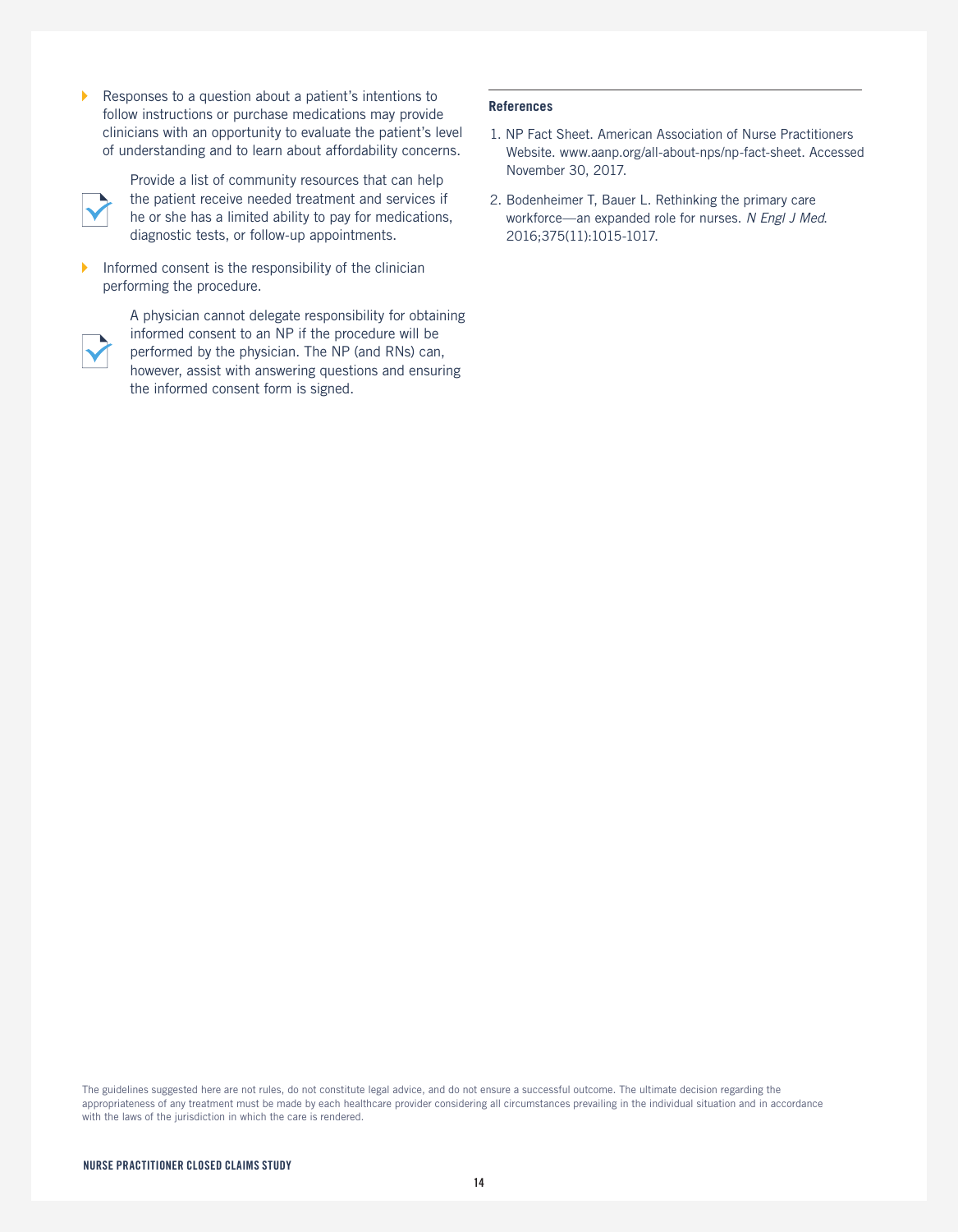## **LEARN MORE**

For more patient safety and risk management resources, visit **thedoctors.com/patientsafety**.

A patient safety risk manager is always available to provide industry-leading expertise. For more information, call 800.421.2368, or contact **patientsafety@thedoctors.com**.

## **TAKING THE MAL OUT OF MALPRACTICE**

Thanks to our national scope, regional experts, and data-driven insights, we're uniquely positioned to spot trends early. We shine a light on risks that others can't see, letting you focus on caring for patients instead of defending your practice. That's malpractice without the mal. Learn more at **thedoctors.com**.